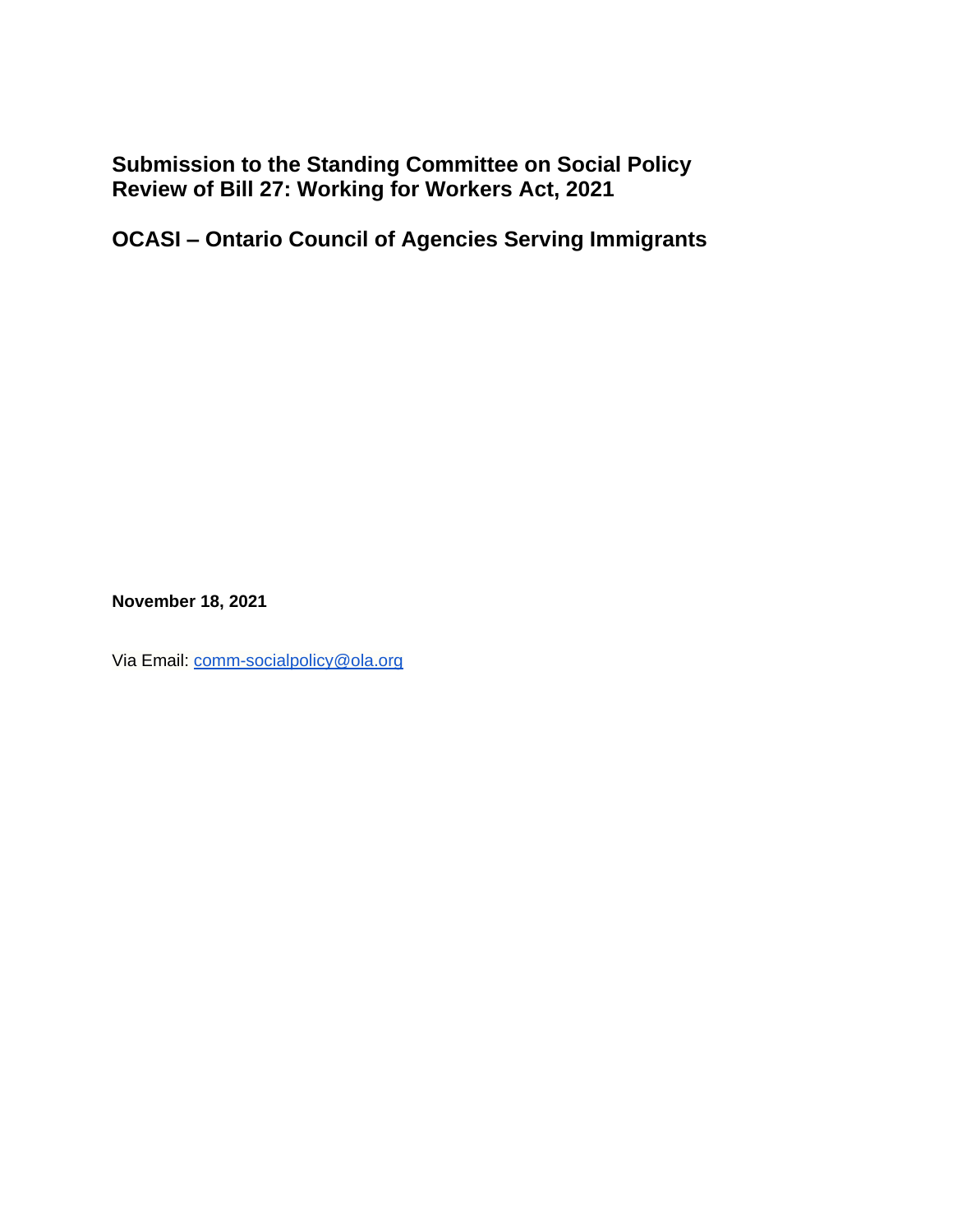OCASI – Ontario Council of Agencies Serving Immigrants is the umbrella organization for immigrant and refugee-serving agencies in Ontario. OCASI member agencies provide services for permanent and temporary residents, including assistance related to employment. We welcome the opportunity to provide these comments on Bill 27.

## **Schedule 1 and 2: Licensing Recruiters and Temporary Help Agencies**

Recruitment agencies play a central role in the recruitment of migrant workers in a variety of sectors in Ontario's labour market. Exorbitant recruitment fees are highly prevalent in this sector – workers must often pay between \$4,000-\$10,000 representing upto two years earnings in the workers' home currency - and is well documented in research reports such as [Profiting from the](https://metcalffoundation.com/stories/publications/profiting-from-the-precarious-how-recruitment-practices-exploit-migrant-workers/)  [Precarious](https://metcalffoundation.com/stories/publications/profiting-from-the-precarious-how-recruitment-practices-exploit-migrant-workers/) by Fay Faraday, published by the Metcalf Foundation.

Migrant workers are particularly vulnerable to exploitation and abuse by the recruiters, including the payment of illegal recruitment fees, and less likely to complain about their treatment. Enforcement of employment standards and occupational health and safety standards rely on individual complaints, and make enforcement more difficult since many workers are afraid to come forward.

Mandatory licencing of recruiters and temporary help agencies including a significant security deposit, and accepting anonymous complaints from workers can increase their protection.

We recommend the following changes to Bill 27:

- Employers of foreign nationals must be jointly and severally liable with recruiters for compliance under the Employment Protections for Foreign Nationals Act
- Migrant workers and temporary agency workers must be able to make anonymous complaints of any violations of the new licensing regime.
- In the event of complaints by migrant workers, the onus of proof should be reversed, that is recruiters must prove that fees were not paid.

# Licensing

- Amend Bill 27 to require that a security be a condition of licensing. While the amount of security may be set by regulation, we recommend that the security be no less than \$25,000.
- Require labour broker licensees be issued only to resident nationals as well as being members of recognized associations of immigration consultants or members of the legal profession. This requirement allows for licensees to be held accountable for recruiting violations.
- Require licensees to have a good record of compliance to national and subnational labor standards.
- Make continuation of the license contingent on performance
- Enact legislation that limits fees that can be legally charged to migrants, differentiate fees by class of work or ensure the employer will pay the fees<sup>1</sup>.
- Set a minimum automatic fine of \$15,000 for employers for failing to use a licensed agency directly or indirectly.
- Create a mandatory licensing system including a registry of employers.

<sup>&</sup>lt;sup>1</sup> ["Re-regulating the private power of labour brokers"](https://www.solidaritycenter.org/wp-content/uploads/2015/05/Migration.International-Labor-Migration-Reregulating-the-Private-Power-of-Labor.2015.pdf) 2015. Solidary Center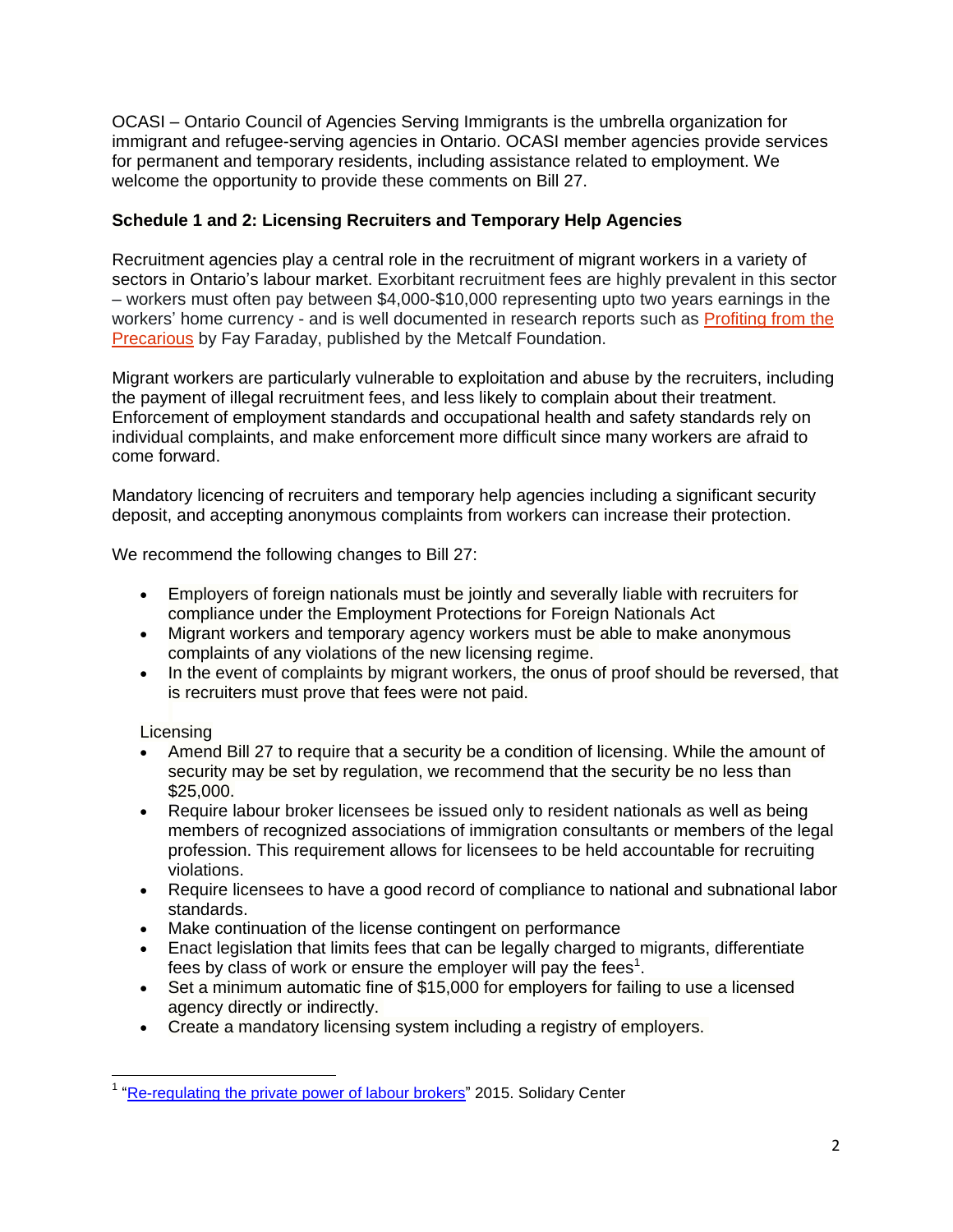- The license should not be transferable or assignable. In the event of a change in ownership, a new license must be obtained.
- There must be a set fine of at least \$15,000 for a temporary agency's failure to obtain a license and for a client company's failure to use a licensed temporary agency.

## **Schedule 2 – Disconnecting from work**

The intervention proposed in Bill 27 is limited to requiring an employer policy, and only for workplaces of a certain size. Approaches that rely on companies having a policy in place by statute have proven to be ineffective. For example, The Federal Jurisdiction Workplace Survey (2017) reports that in 2015 nearly two-thirds (63.7%) of federally regulated employers had no company policy on prevention of sexual harassment in the workplace, despite the statutory requirement to do so. Furthermore, a statutory requirement to have a policy does not ensure that employers will abide by the policy and that workers have a job protected right to follow the policy.

Greater access to mobile devices and technology has contributed to the blurring of work time for some workers. To protect workers' autonomy, ability to enjoy personal and family life, and protect work-life balance, workers must have a job-protected right to disconnect – specifically the job-protected right to refuse overtime and work after the regular work day.

We recommend the following changes to Bill 27:

- Create a strong statutory right to refuse overtime. This includes time spent responding to, or being available to respond to, work-related e-communications.
- Ensure strong protections for workers' privacy and personal information and employees' right to be free of monitoring, surveillance and intrusion in their personal spaces and lives.

### **Schedule 3 - Amending Fair Access to Regulated Professions and Compulsory Trades Act 2006**

"Canadian experience" has long served as a proxy for institutional and systemic xenophobia and discrimination based on a person's country of origin or training. It has been recognized as such by the Ontario Human Rights Commission in its 2013 Policy on [removing the 'Canadian](http://www.ohrc.on.ca/en/policy-removing-%E2%80%9Ccanadian-experience%E2%80%9D-barrier)  [experience'](http://www.ohrc.on.ca/en/policy-removing-%E2%80%9Ccanadian-experience%E2%80%9D-barrier) barrier. Prohibiting regulators from including "Canadian experience" as a bona fide qualification for registration, enabling grants and information supports, and addressing duplicative and costly language proficiency requirements are positive measures that are long overdue. Also needed are legislative and policy interventions to address racial and gender inequities in access to licensure in in regulated professions and trades. Further, it is short sighted to limit these measures, particularly at this moment in the pandemic to just the skilled trades, as defined in the Building Opportunities in the Skilled Trades Act, 2021

We urge that the spirit and intent of Schedule 3 be expanded to include health-regulated professions. The pandemics toll on Ontario's healthcare workforce is critical. Skilled, experienced, and extremely fatigued talent is leaving or planning to leave their workplaces in large numbers. Internationally educated Health professionals (IEHP) are already here. We urge you to expand the scope of this amendment to include health regulated professions.